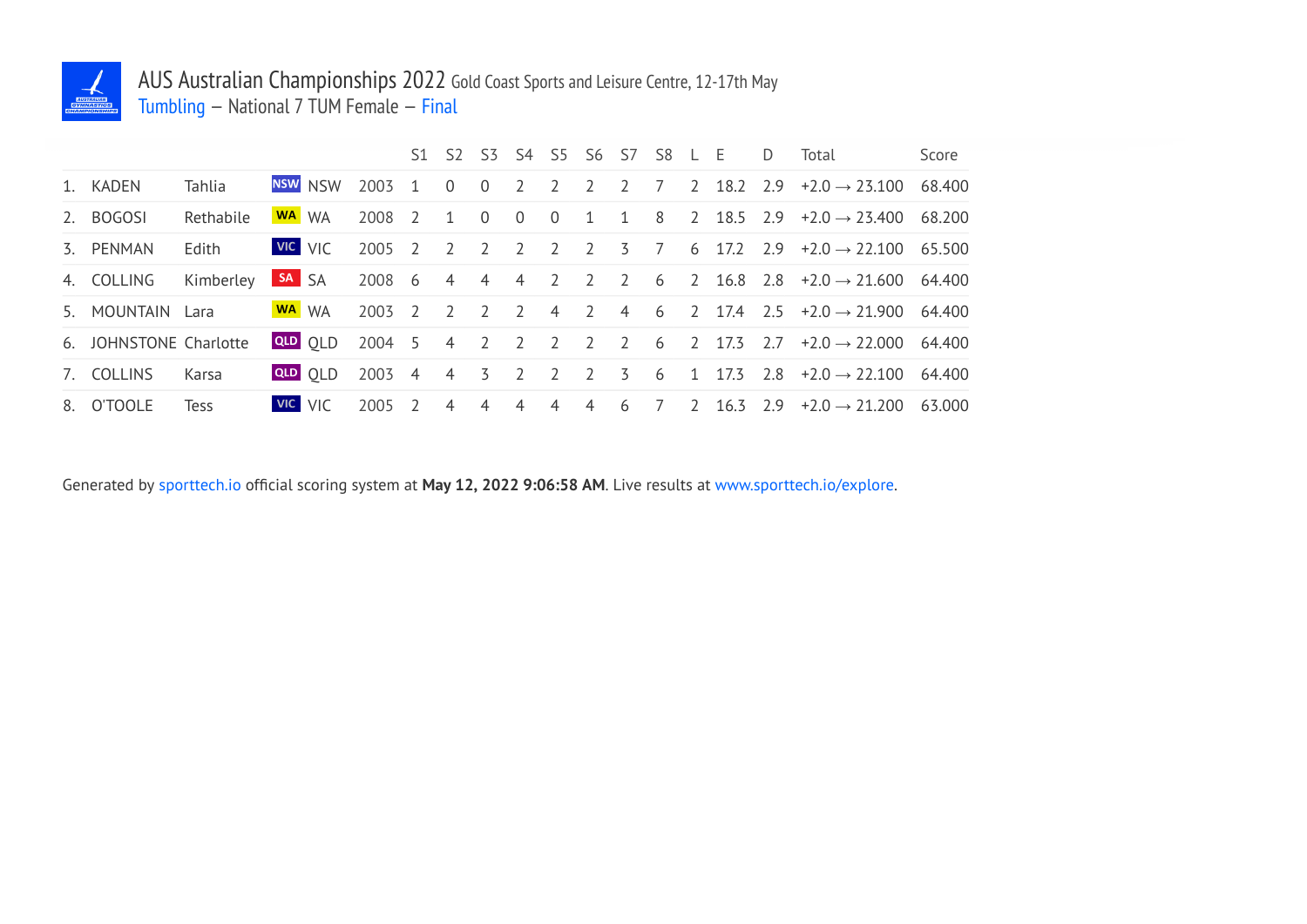

## AUS Australian Championships 2022 Gold Coast Sports and Leisure Centre, 12-17th May Tumbling — National 7 TUM Female — Qualification

|    |                      |           |                |      | S <sub>1</sub>                     | S <sub>2</sub>                     | S <sub>3</sub>                  | S <sub>4</sub>                   | S <sub>5</sub>                   | S <sub>6</sub>                   | S7                               | S <sub>8</sub>      | L                                | Ε            | D          | Total |                                           | Score  |
|----|----------------------|-----------|----------------|------|------------------------------------|------------------------------------|---------------------------------|----------------------------------|----------------------------------|----------------------------------|----------------------------------|---------------------|----------------------------------|--------------|------------|-------|-------------------------------------------|--------|
|    | 1. KADEN             | Tahlia    | <b>NSW</b> NSW | 2003 | $\overline{0}$<br>$\mathbf 1$      | 0<br>0                             | $\mathbf 0$<br>$\boldsymbol{0}$ | $\mathbf 1$<br>$\boldsymbol{0}$  | 0<br>$\mathbf 1$                 | $\mathbf 0$<br>$\mathbf{1}$      | $\overline{0}$<br>$\mathbf 1$    | 7<br>7              | $\overline{2}$<br>4              | 19.0<br>18.5 | 2.9<br>2.9 |       | 21.900<br>$+2.0 \rightarrow 23.400$       | 45.300 |
| 2. | <b>BOGOSI</b>        | Rethabile | WA WA          | 2008 | $\mathbf 0$<br>$\mathbf{1}$        | $\mathbf 0$<br>$\boldsymbol{0}$    | $\mathbf 0$<br>$\mathbf 0$      | $\mathbf{1}$<br>$\boldsymbol{0}$ | $\boldsymbol{0}$<br>0            | $\mathbf 0$<br>$\overline{2}$    | $\mathbf 0$<br>$\overline{2}$    | 6<br>8              | $\overline{2}$<br>6              | 19.1<br>18.1 | 2.8<br>3.0 |       | 21.900<br>$-0.2 + 2.0 \rightarrow 22.900$ | 44.800 |
|    | 3. PENMAN            | Edith     | <b>VIC</b> VIC | 2005 | $\mathbf 0$<br>$\overline{2}$      | $\mathbf 0$<br>$\overline{2}$      | $\mathbf 0$<br>$\overline{2}$   | $\overline{2}$<br>$\overline{2}$ | $\overline{2}$<br>$\overline{2}$ | $\overline{2}$<br>$\overline{2}$ | $\overline{2}$<br>$\overline{2}$ | 7<br>7              | 6<br>2                           | 17.9<br>17.7 | 2.9<br>2.9 |       | 20.800<br>$+2.0 \rightarrow 22.600$       | 43.400 |
| 4. | COLLING              | Kimberley | SA SA          | 2008 | $\boldsymbol{0}$<br>4              | $\boldsymbol{0}$<br>4              | $\mathbf 0$<br>4                | $\overline{2}$<br>$\overline{4}$ | 2<br>3                           | $\overline{2}$<br>3              | $\mathbf{1}$<br>3                | 5<br>5              | $\mathbf{2}$<br>2                | 18.6<br>16.8 | 1.9<br>3.5 |       | 20.500<br>$+2.0 \rightarrow 22.300$       | 42.800 |
| 5. | <b>MOUNTAIN</b>      | Lara      | WA WA          | 2003 | $\overline{0}$<br>$\mathbf 0$      | 0<br>$\overline{2}$                | $\mathbf 0$<br>2                | 5<br>$\overline{2}$              | 3<br>$\overline{2}$              | 3<br>$\overline{2}$              | 3<br>4                           | 5<br>6              | $\overline{2}$<br>2              | 17.9<br>17.8 | 2.3<br>2.5 |       | 20.200<br>$+2.0 \rightarrow 22.300$       | 42.500 |
| 6. | JOHNSTONE Charlotte  |           | <b>QLD</b> QLD | 2004 | $\boldsymbol{0}$<br>5              | 0<br>$\overline{2}$                | $\mathbf 0$<br>2                | 4<br>$\overline{2}$              | 4<br>2                           | 6<br>$\overline{2}$              | 6<br>$\overline{2}$              | 6<br>$\overline{4}$ | $\mathbf{2}^{\prime}$<br>0       | 17.2<br>17.9 | 2.8<br>2.5 |       | 20.000<br>$+2.0 \rightarrow 22.400$       | 42.400 |
| 7. | <b>COLLINS</b>       | Karsa     | <b>QLD</b> QLD | 2003 | $\boldsymbol{0}$<br>6              | $\boldsymbol{0}$<br>3              | $\mathbf 0$<br>2                | 4<br>$\overline{4}$              | 4<br>3                           | $\overline{2}$<br>$\overline{2}$ | 5<br>$\overline{2}$              | 6<br>$\overline{4}$ | $\mathbf{1}$<br>2                | 17.8<br>17.2 | 2.8<br>2.5 |       | 20.600<br>$+2.0 \rightarrow 21.700$       | 42.300 |
| 8. | <b>O'TOOLE</b>       | Tess      | VIC VIC        | 2005 | $\overline{0}$<br>$\boldsymbol{0}$ | $\overline{0}$<br>$\overline{4}$   | $\overline{0}$<br>4             | 4<br>6                           | 4<br>5                           | 4<br>5                           | $\overline{4}$<br>6              | 6<br>6              | 0<br>2                           | 17.8<br>16.2 | 2.7<br>3.1 |       | 20.500<br>$+2.0 \rightarrow 21.300$       | 41.800 |
|    | 9. HENDERSON Katelyn |           | VIC VIC        | 2006 | $\boldsymbol{0}$<br>3              | $\boldsymbol{0}$<br>$\overline{4}$ | $\mathbf 0$<br>$\overline{4}$   | $\overline{2}$<br>$\overline{4}$ | $\overline{2}$<br>$\overline{4}$ | 3<br>5                           | 4<br>4                           | 6<br>6              | 2<br>$\mathbf{2}$                | 18.1<br>16.4 | 2.0<br>3.3 |       | 20.100<br>$+2.0 \rightarrow 21.700$       | 41.800 |
|    | 10. TOWNER           | Caitlin   | <b>QLD</b> OLD | 2005 | $\boldsymbol{0}$<br>6              | $\boldsymbol{0}$<br>$\overline{4}$ | $\mathbf 0$<br>4                | $\mathbf 1$<br>4                 | $\mathbf 1$<br>3                 | $\mathbf{1}$<br>3                | $\overline{2}$<br>5              | 6<br>7              | 6<br>2                           | 18.3<br>16.2 | 2.4<br>2.7 |       | 20.700<br>$+2.0 \rightarrow 20.900$       | 41.600 |
|    | 11. HEPBURN          | Sienna    | <b>QLD</b> QLD | 2005 | $\boldsymbol{0}$<br>5              | $\boldsymbol{0}$<br>6              | $\mathbf 0$<br>6                | 2<br>4                           | 2<br>4                           | 2<br>4                           | $\overline{2}$<br>4              | $\overline{4}$<br>7 | $\overline{4}$<br>$\overline{2}$ | 18.4<br>15.8 | 1.3<br>3.7 |       | 19.700<br>$+2.0 \rightarrow 21.500$       | 41.200 |
|    | 12. WEBBERLEY Hayley |           | TAS TAS        | 2005 | $\mathbf 0$<br>6                   | $\mathbf 0$<br>$\overline{2}$      | $\mathbf 0$<br>$\overline{4}$   | 4<br>$\overline{4}$              | 4<br>$\overline{4}$              | 4<br>3                           | $\overline{4}$<br>5              | 6<br>6              | 2<br>$\overline{2}$              | 17.6<br>16.4 | 2.3<br>2.7 |       | 19.900<br>$+2.0 \rightarrow 21.100$       | 41.000 |
|    | 13. LEED             | Olivia    | VIC VIC        | 2005 | $\mathbf 0$<br>3                   | 0<br>4                             | $\Omega$<br>4                   | 3<br>4                           | 4<br>3                           | 4<br>3                           | 6<br>6                           | 8<br>8              | 6<br>4                           | 16.9<br>16.1 | 2.8<br>3.0 |       | 19.700<br>$+2.0 \rightarrow 21.100$       | 40.800 |